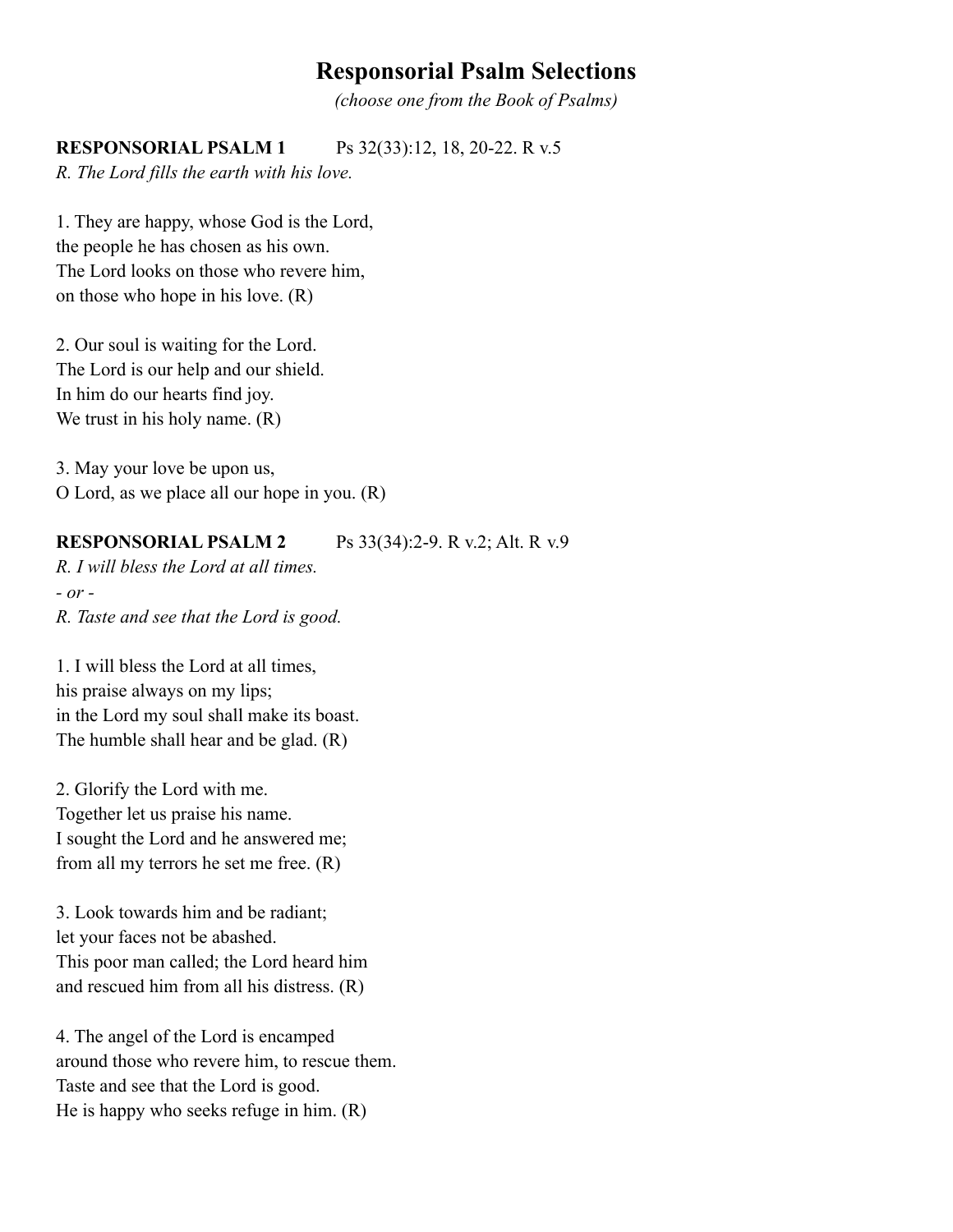#### **RESPONSORIAL PSALM 3** Ps 102(103):1-2, 8, 13, 17-18. R v.8; Alt. R v.17

*R. The Lord is compassion and love.*

*- or -*

*R. The love of the Lord is everlasting upon those who hold him in fear.*

1. My soul, give thanks to the Lord, all my being, bless his holy name. My soul, give thanks to the Lord and never forget all his blessings. (R)

2. The Lord is compassion and love, slow to anger and rich in mercy. As a father has compassion on his sons, the Lord has pity on those who fear him. (R)

3. The love of the Lord is everlasting upon those who hold him in fear; his justice reaches out to children's children when they keep his covenant in truth.  $(R)$ 

### **RESPONSORIAL PSALM 4** Ps 111(112):1-9. R cf. v.1

*R. Happy the man who takes delight in the Lord's commands. - or -*

*R. Alleluia!*

1. Happy the man who fears the Lord, who takes delight in his commands. His sons will be powerful on earth; the children of the upright are blessed. (R)

2. Riches and wealth are in his house; his justice stands firm for ever. He is a light in the darkness for the upright: he is generous, merciful and just. (R)

3. The good man takes pity and lends, he conducts his affairs with honour. The just man will never waver: he will be remembered for ever. (R)

4. He has no fears of evil news; with a firm heart he trusts in the Lord. With a steadfast heart he will not fear; he will see the downfall of his foes. (R)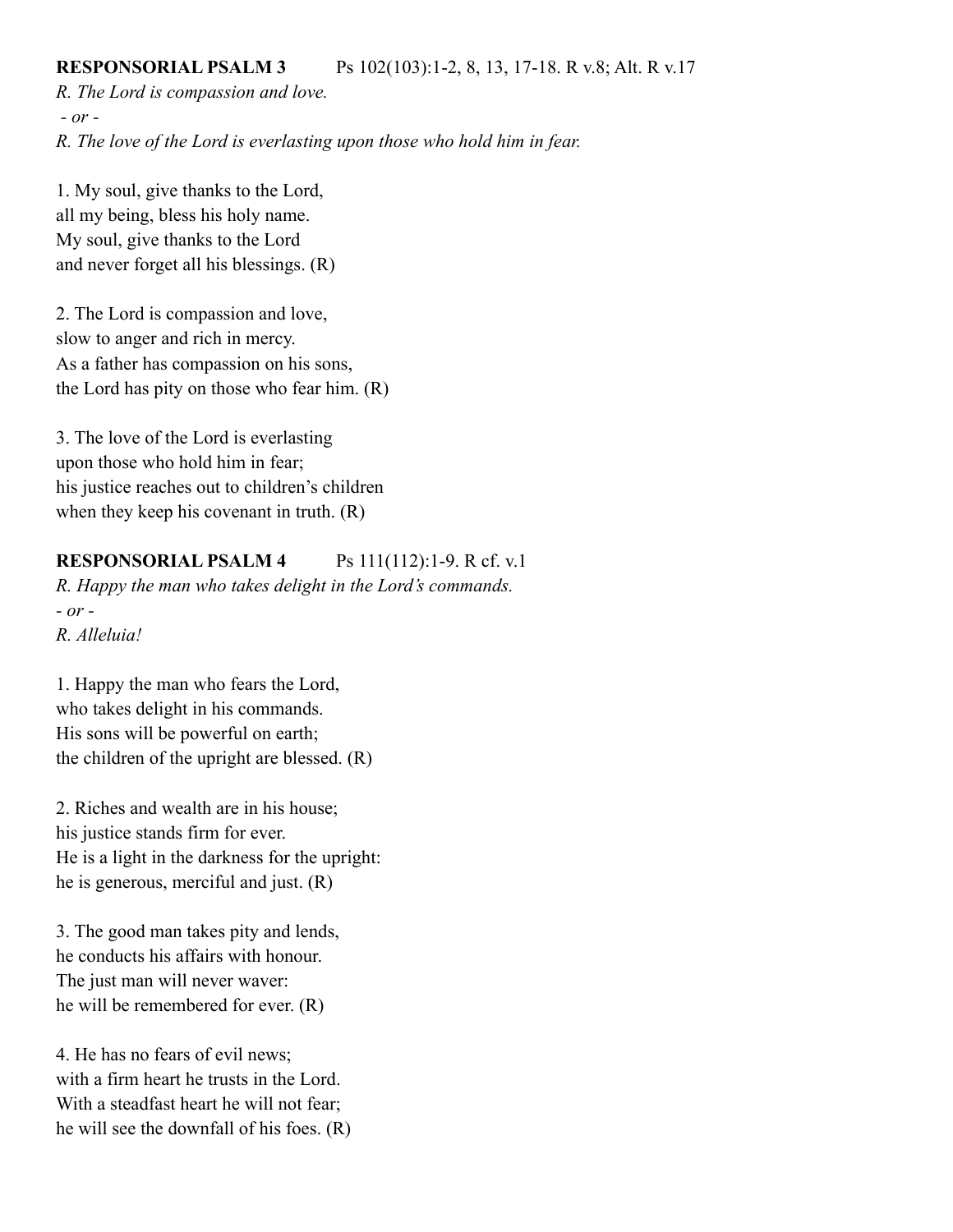5. Open-handed, he gives to the poor; his justice stands firm forever. His head will be raised in glory. (R)

## **RESPONSORIAL PSALM 5** Ps 127(128):1-5. R cf. v.1;Alt. R v.4

*R. O blessed are those who fear the Lord! - or -*

*R. Indeed thus shall be blessed the man who fears the Lord.*

1. O blessed are those who fear the Lord and walk in his ways! By the labour of your hands you shall eat. You will be happy and prosper. (R)

2. Your wife will be like a fruitful vine in the heart of your house; your children like shoots of the olive, around your table. (R)

3. Indeed thus shall be blessed the man who fears the Lord. May the Lord bless you from Zion all the days of your life. (R)

### **RESPONSORIAL PSALM 6** Ps 144(145):8-10, 15, 17-18. R v.9

*R. How good is the Lord to all.*

1. The Lord is kind and full of compassion, slow to anger, abounding in love. How good is the Lord to all, compassionate to all his creatures. (R)

2. All your creatures shall thank you, O Lord, and your friends shall repeat their blessing. The eyes of all creatures look to you and you give them their food in due time. (R)

3. The Lord is just in all his ways and loving in all his deeds. He is close to all who call him, who call on him from their hearts. (R)

#### **RESPONSORIAL PSALM 7** Ps 148(149):1-4, 9-14. R v.12

*R. Praise the name of the Lord. - or - R. Alleluia!*

1. Praise the Lord from the heavens, praise him in the heights.